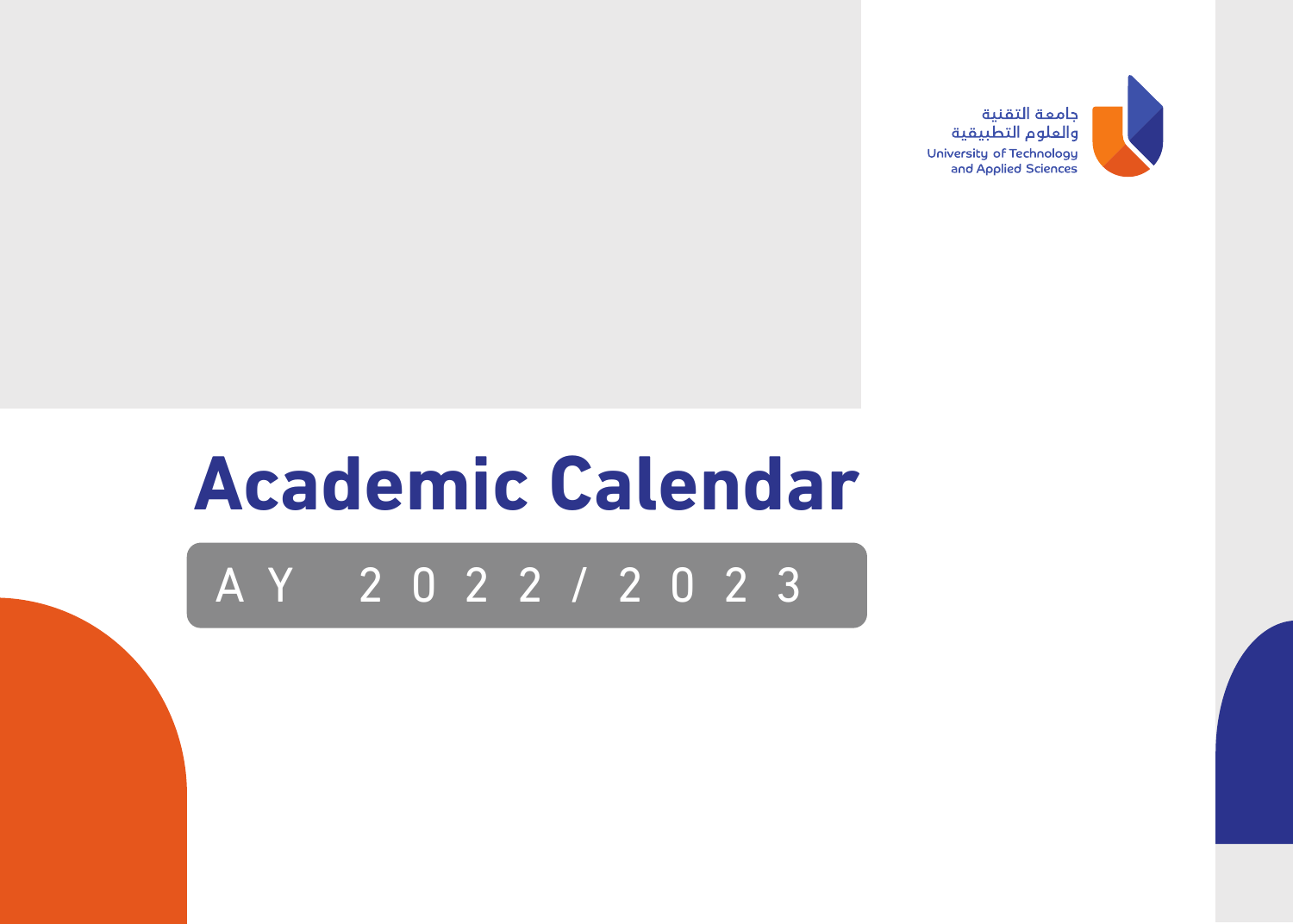

| <b>Event</b>                                                                                                                                                      | <b>Period</b>       | <b>Week No</b>        |
|-------------------------------------------------------------------------------------------------------------------------------------------------------------------|---------------------|-----------------------|
| Start of the AY 2022/2023 will be on September 4th, 2022                                                                                                          | $4 - 8/9/2022$      |                       |
| - Start of the Induction Week for all new students.<br>- Registration for all students.                                                                           | $11 - 15/9/2022$    | <b>Induction Week</b> |
| - Start of study for the Fall semester will be on 18/9/2022.<br>- Last day for dropping and adding courses/changing (incomplete) grades will be on:<br>22/9/2022. | 18 - 22/9/2022      | Week 1                |
|                                                                                                                                                                   | $25 - 29/9/2022$    | Week 2                |
|                                                                                                                                                                   | $2 - 6/10/2022$     | Week 3                |
|                                                                                                                                                                   | $9 - 13/10/2022$    | Week 4                |
|                                                                                                                                                                   | $16 - 20/10/2022$   | Week 5                |
| Start receiving applications for transfer between university<br>branches and colleges (only for students of academic programs) will be on 23/10/2022.             | $23 - 27/10/2022$   | Week 6                |
| Start of mid-term exams.                                                                                                                                          | $30/10 - 3/11/2022$ | Week 7                |
| Last day for withdrawal from study courses with a grade of (w), will be on 10/11/2022.                                                                            | $6 - 10/11/2022$    | Week 8                |
|                                                                                                                                                                   | $13 - 17/11/2022$   | Week 9                |
| Last day for withdrawal from Fall semester 2022 will be on 24/11/2022.                                                                                            | $20 - 24/11/2022$   | Week 10               |
|                                                                                                                                                                   | $27/11 - 1/12/2022$ | Week 11               |
|                                                                                                                                                                   | $4 - 8/12/2022$     | Week 12               |
|                                                                                                                                                                   | $11 - 15/12/2022$   | Week 13               |
|                                                                                                                                                                   | 18 - 22/12/2022     | Week 14               |
| The last day of Fall semester classes will be on 29/12/2022.                                                                                                      | $25 - 29/12/2022$   | Week 15               |
| Start of final exams for students in Foundation Program<br>and Academic Programs will be on 1/1/2023.                                                             | $1 - 5/1/2023$      | Week 16               |
|                                                                                                                                                                   | $8 - 12/1/2023$     | Week 17               |
| End of final exams will be on 19/1/2023.                                                                                                                          | $15 - 19/1/2023$    | Week 18               |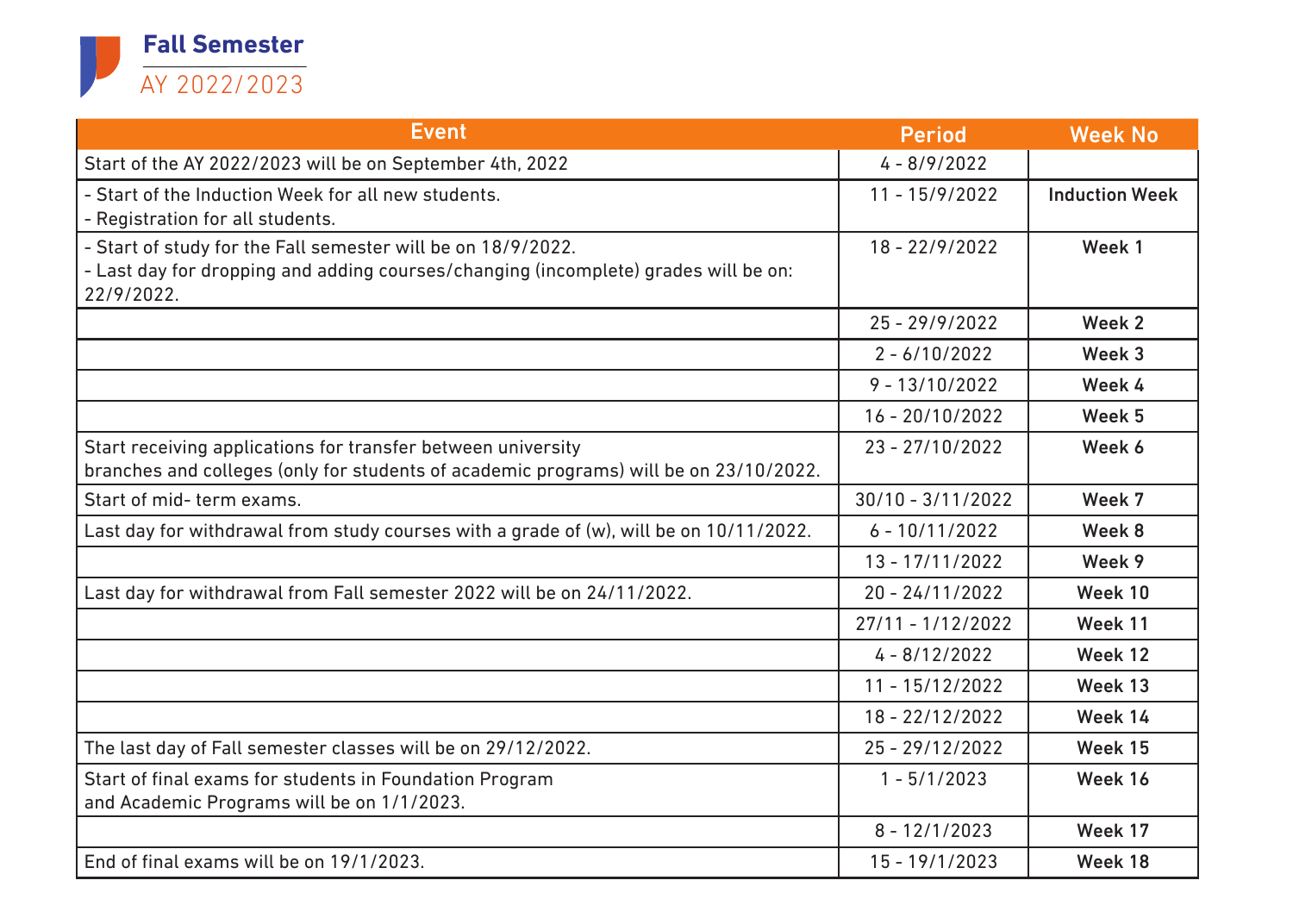

| <b>Event</b>                                                                                                                                                                              | <b>Period</b>     | <b>Week No</b>        |
|-------------------------------------------------------------------------------------------------------------------------------------------------------------------------------------------|-------------------|-----------------------|
| - Start of the Induction week for new students will be on 5/2/2023<br>- Registration for all students.                                                                                    | $5 - 9/2/2023$    | <b>Induction Week</b> |
| - Start of study for the Spring semester 2023 for all students will be on 12/2/2023.<br>- Last day for dropping and adding courses/ changing (incomplete) grades will be on<br>16/2/2023. | $12 - 16/2/2023$  | Week 1                |
|                                                                                                                                                                                           | $19 - 23/2/2023$  | Week 2                |
|                                                                                                                                                                                           | $26/2 - 2/3/2023$ | Week 3                |
|                                                                                                                                                                                           | $5 - 9/3/2023$    | Week 4                |
|                                                                                                                                                                                           | $12 - 16/3/2023$  | Week 5                |
| Start receiving applications for transfer (only for students of academic programs) will be<br>on 19/3/2023                                                                                | $19 - 23/3/2023$  | Week 6                |
| Start of mid-term exams.                                                                                                                                                                  | $26 - 30/3/2023$  | Week 7                |
| Last day for withdrawal from study courses with a grade of (w), will be on 6/4/2023.                                                                                                      | $2 - 6/4/2023$    | Week 8                |
|                                                                                                                                                                                           | $9 - 13/4/2023$   | Week 9                |
| Last day for withdrawal from Spring semester 2023 will be on 20/4/2023.                                                                                                                   | $16 - 20/4/2023$  | Week 10               |
|                                                                                                                                                                                           | $23 - 27/4/2023$  | Week 11               |
|                                                                                                                                                                                           | $30/4 - 4/5/2023$ | Week 12               |
|                                                                                                                                                                                           | $7 - 11/5/2023$   | Week 13               |
|                                                                                                                                                                                           | $14 - 18/5/2023$  | Week 14               |
| Last day of Spring semester classes on 25/5/2023.                                                                                                                                         | $21 - 25/5/2023$  | Week 15               |
| Start of final exams for students in Foundation Program and Academic Programs will be<br>on 28/5/2023.                                                                                    | $28/5 - 1/6/2023$ | Week 16               |
| Start of final exams for students in Foundation Program and Academic Programs will be<br>on 1/1/2023.                                                                                     | $4 - 8/6/2023$    | Week 17               |
| End of final exams will be on 15/6/2023.                                                                                                                                                  | $11 - 15/6/2023$  | Week 18               |

N.B. The recess period between Fall and Spring semester is (one week).